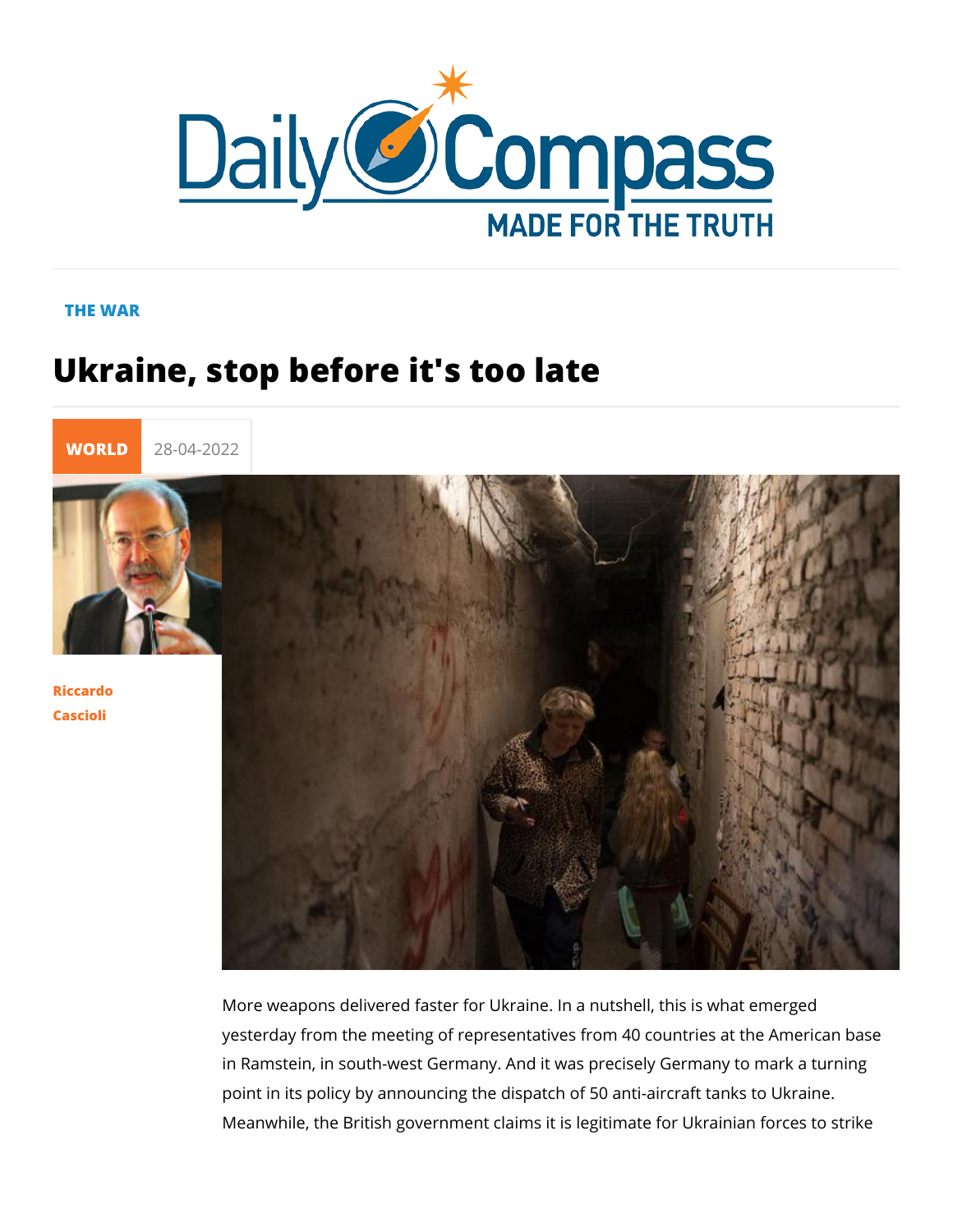Russian territory with weapons supplied by the UK, after Russian Foreign Minister Lavrov warned of a risk of World War III. And then, in response to the British government, the Russian government stated, by the same reasoning it would be legitimate then for Russia to strike NATO countries.

**So far, everything speaks of war, of even more war,** people keep fanning the flames, no one seems really willing to find a non-military solution to this conflict. The images of the Ukrainian population suffering and paying for this war only seem to serve to increase the consensus for the decision of European governments to support the Ukrainian government against that of Russia. In fact, there is a strong feeling that Brussels, Washington, and even Kiev, as well as Moscow, don't really care about the Ukrainian population at all.

**This is demonstrated by the attitude towards the refugees fleeing Ukraine** who,

according to the UN High Commissioner for Refugees, have reached the figure of 5.2 million (13% of the entire Ukrainian population, and could increase to over 8 million). What's more, the burden of this human mass weighs almost exclusively on Ukraine's neighbours, Poland at the forefront, which is hosting around 3 million. Another half million are in Hungary, 800,000 in Romania, and so on. Yet, Ukrainian President Zelensky never makes any appeals on their behalf or thanks the countries that are doing their best to help them; and not only is no aid being given to these countries from Brussels, but everything is being done to batter Poland and Hungary economically, for well-known ideological reasons (moreover, the patriotism exalted for Ukraine becomes a threat when it is applied to Poland and Hungary).

**In any case, the most serious and worrying aspect**, concerns precisely the lack of players who have the will and the ability to find a way to bring an immediate end to the conflict. That is, both the parties directly involved and those countries that are connected to the conflict in one way or another. There have already been two months of fighting, destruction, death, and violence, and the prospect is that it will continue for a long time yet, with the risk of the battlefield also expanding. In fact, it should be obvious by now that the war is not a matter between Russia and Ukraine, but rather between Russia and NATO (USA at the forefront), which are playing out their geopolitical game on the ground in Ukraine (for the time being).

**It is necessary to decisively reverse course before it is too late**. In order to arrive at a negotiation, there are preliminary steps that must be taken, positions that must be expressed publicly. In the meantime, acknowledging the adversary's motives, which does not mean justifying them, but simply understanding what they want and then